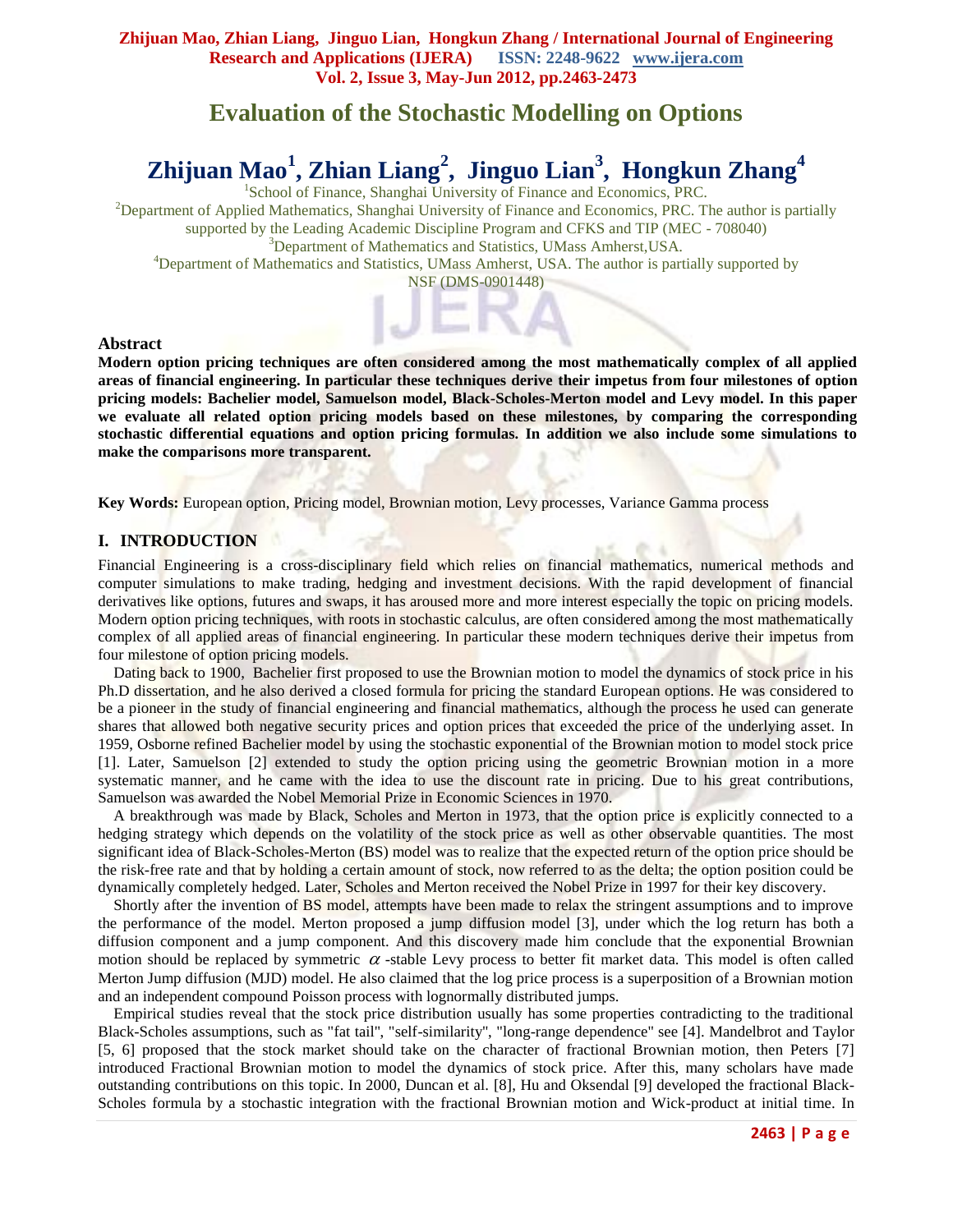2008, Ciprian Necula [10] obtained an explicit fractional Black-Scholes formula for the price of an option by using Fourier transform. During the past decades, much attention has been drawn to the constant volatility model. It was shown in [11, 12] that stock returns were heteroscedastic with considerable evidences. The constant elasticity volatility process was first proposed by Cox and Ross [13, 14]. And they applied this diffusion process to option pricing. Besides the implied volatility smile, it is discovered that when the price of the underlying asset decreases, the smile shifts to lower prices; when the price increases, the smile shifts to higher prices. In order to have a coherent estimate of volatility risk, the SABR model was developed in [15]. More importantly, the SABR model captures the correct dynamics of the smile, and thus yields stable hedges. In [16], Heston also introduced a stochastic volatility model and derived a closed-form formula for a European call option. This model is called the 2-dimensional BS model. It is critical to correctly handle market smiles and skewness for hedging. In 1996, Chen developed a 3-dimensional BS model to describe the evolution of interest rate [17]. Comparing with Heston model, it can be viewed as a "three-factor model" since it describes interest rate as driven by three sources of market risk, stochastic mean and stochastic volatility.

 Considering Levy models with jumps, many improvements have been made based on MJD model. Bates found that stochastic volatility alone could not explain the "volatility smile" well. He further extends the Heston model to combine stochastic volatility and jump diffusion process (SVJD) under systematic jumps and volatility risk [18]. In 2002, Kou [19] proposed a double exponential jump diffusion model, which can capture the leptokurtic and fat tail properties better than MJD model. Madan and Seneta proposed Variance Gamma (VG) model in 1990, in which the log return of stock follows a variance gamma process [20]. And the asymmetric VG model was studied in [21]. Then the Normal Inverse Gaussian (NIG) model was proposed by Barndorff-Nielsen [22] in 1998. Later Eberlein and Prause [23] extended NIG model to the generalized hyperbolic class. In 2002, Carr, Geman, Madan and Yor developed CGMY model based on VG model [24].

This paper mainly gives an overview and evaluations of the development of major option pricing models, as well as their improvements and extensions. Comparing to other survey papers, Sundaresan [25] mainly concerned with derivative pricing theory, term structure theory and asset pricing but without pricing models; In [26], Hobson focused on stochastic methods of derivative pricing and descriptions of some barrier options. While in this paper, we not only review the major theory of option pricing but also give a detailed evaluation along the development of European option pricing models, which can be of great help to researchers on option pricing.

 The paper is organized as follows. In section 2, we begin with the review and evaluation of the four important milestone models on European options: the Bachelier Model, which is the prototype of option pricing theory; the Samuelson-Osborne Model, which can be seen as the mid-step to BS model; then the Black-Scholes-Merton (BS) model, followed by the MJD model. The extensions of BS model are listed in Section 3. Besides from the model driven by the Fractional Brownian motion, we also evaluated CEV, SABR, Heston and Chen model. The Kou model, SVJD model as well as the VG, CGMY and NIG model are outlined in section 4 as they have greatly improved the MJD model. We also include some simulations on comparison of BS model with Bachelier Model as well as Heston model.

#### **II. MILESTONES OF OPTION PRICING MODELS**

We first briefly review the concept of option: A call (or put) option is a contract that gives an investor the right but not the obligation to buy (or sell) a stock or other underlying assets at a specified price (the strike price) within a certain time (the maturity). In this paper we mainly consider the European options, which can only be exercised at its maturity, and for simplicity we assume the underlying assets are stocks. For a European call option with the strike price K and the maturity  $T$ , if the price of its underlying asset is  $S(T)$ , then the payoff of this option is given by

$$
C(S(T), T) = (S(T) - K)^{+}
$$
 (1)

Consider the stock price process {S(t):  $t \ge 0$ }, equipped with the increasing sequence of  $\sigma$ -algebra  $\{F_t\}$  that contains all the historical information at time t. Besides its real world expectation  $E[S(t)]$ , it is also useful to consider the riskneutral expectation  $E^R[S(t)]$  under the risk-neutral probability  $P^R$ , which is absolutely continuous with respect to **P**, the original probability. Then the price of a European call option at time t can be expressed as the expectation of discounted payoffs at maturity T under certain measure:

n measure:  
\n
$$
C(S(t), t) = \frac{1}{D(t)} E[D(T)(S(T) - K)^{+} | F_{t}]
$$
\n(2)

where  $E(\cdot)$  denotes either the real world or risk-neutral expectation in different models and  $D(t)$  is a discount process. From now on, we assume t=0 for simplicity.

 Since the price of put option can be derived from the put-call parity [27], we only consider call options in this paper. Next we list all general assumptions for the following models:

**A1)** The option is a European call option with strike price K and maturity time T;

**A2)** The stock price evolves as a continuous Markov process, homogeneous both in time and space;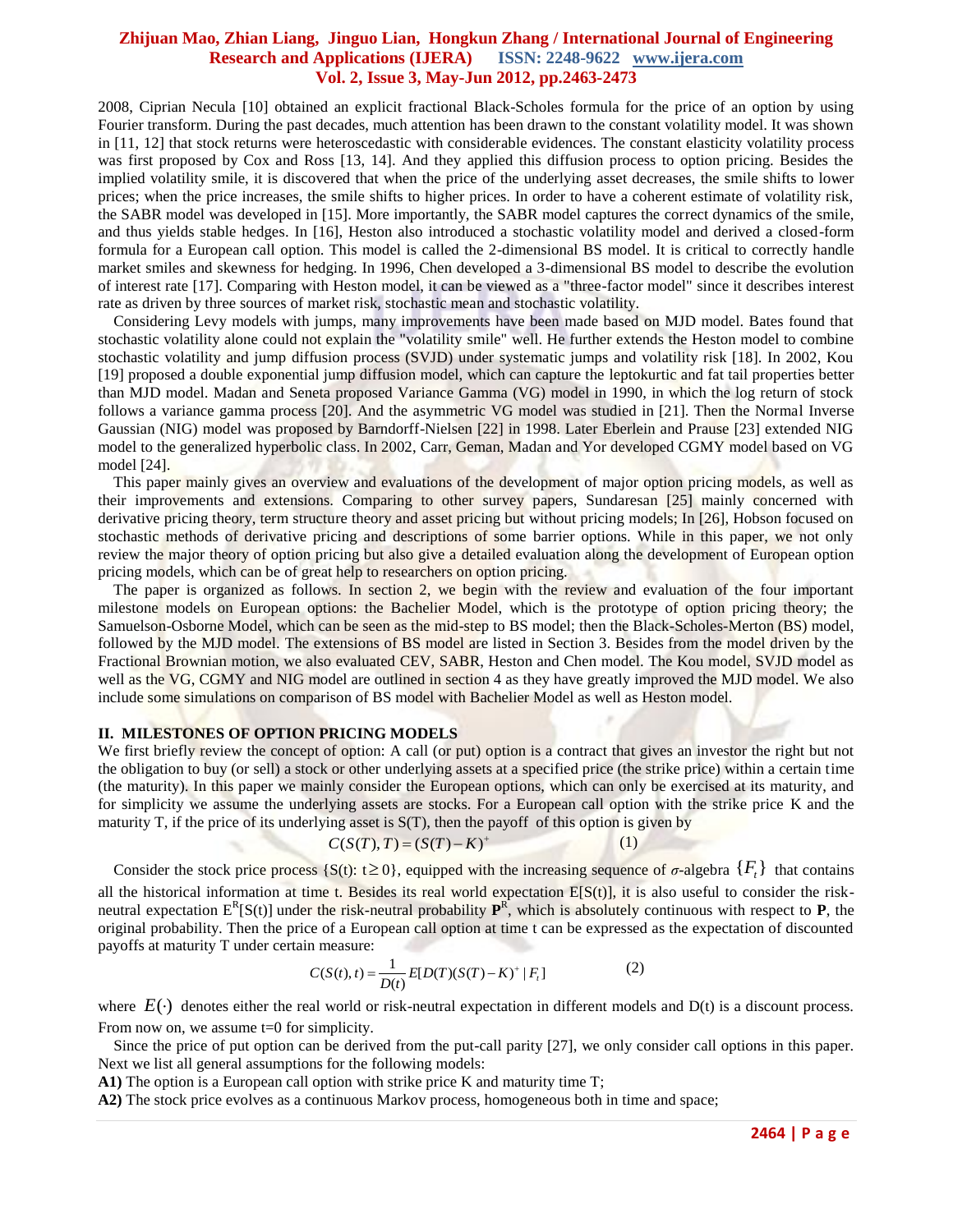**A3)** There are no transaction costs in buying or selling stocks, options, i.e. the market is frictionless;

**A4)** No dividends are paid on the underlying stock during the option life;

**A5)** The market does not admit arbitrage.

 Note that the assumption **A3-A4)** can be dropped easily, by replacing the stock price by the effective stock price in all the models below.

#### **2.1 Bachelier model**

In [28] Bachelier first proposed a mathematic model to price stock price, assuming that the discount rate is zero and the dynamics of stock price satisfies the following SDE:

 $dS(t) = S(0)\sigma dB(t)$  (3)

where S(t) denotes the spot price of the underlying security at time t; B(t) is the standard Brownian motion and  $\sigma$  is the volatility of stock price. Considering a European call option defined as above, its option at initial time satisfies:<br> $C(S(0), 0) = E[(S(T) - K)^+]$ ,

$$
C(S(0), 0) = E[(S(T) - K)^{+}]
$$

where  $E(\cdot)$  denotes the expectation with respect to the real world. Although the solution was not precisely derived in his early work, based on (2) and (3) one can obtain: me can obtain:<br> $C(S(0), 0) = (S(0) - K)F_N(d) + S(0)\sigma \sqrt{T} \psi_N(d),$ 

$$
C(S(0), 0) = (S(0) - K)F_{N}(d) + S(0)\sigma\sqrt{T}\psi_{N}(d),
$$

where  $d = \frac{S(0) - K}{\sqrt{2\pi} \sqrt{m}}$ ,  $F_N(\cdot)$  $\overline{(T)\sigma}\sqrt{\overline{T}}$ <sup>,  $\overline{\Gamma}_N$ </sup>  $d = \frac{S(0) - K}{\sqrt{m}}$ ,  $F<sub>k</sub>$  $S(T) \sigma \sqrt{T}$  $=\frac{S(0)-K}{\sqrt{1-\mu}}$ ,  $F_N(\cdot)$  and  $\psi_N(\cdot)$  denote the cumulative distribution function and the probability density function

of standard normal variable, respectively.

 Bachelier proved that the one dimensional distribution of this stock process satisfies the relation known as the Chapman-Kolmogorov equation and the Gaussian property with linearly increasing variance [29]. But the hypothesis of absolute Brownian motion (3) leads to negative stock price with positive probability. And the fact that it ignores any discounting contradicts the reality. Despite of these restrictions, the Bachelier model is widely celebrated as a landmark in the history of pricing theory. It has great influence on the whole development of stochastic calculus and financial engineering.

#### **2.2 Samuelson/Osborne model**

In 1959, Osborne refined Bachelier model by using the stochastic exponential of Brownian motion to model the stock price process [1]. He justified this approach in psychological terms based on the Weber-Fechner law, which states that humans perceive the intensity of stimuli on a log scale rather than a linear scale. Based on this argument, Osborne inferred that the logreturn  $log(S(t+\tau)/S(t))$  should follow a normal distribution with mean zero and variance  $\sigma^2 \tau$ , for any small  $\tau > 0$ .

Later Samuelson applied this process to price options in a more systematic way [2]. Besides the general hypotheses, he assumed that the option derived from a stock has a constant expected return rate  $\alpha$ . And it is greater than that of the underlying security. The evolution of stock price in Samuelson model satisfies the following SDE:

$$
\frac{dS(t)}{S(t)} = \mu dt + \sigma dB(t)
$$
 (4)

where  $\mu$  denotes the expected return rate of S(t),  $\sigma$  is same as defined above. Again Samuelson did not give an explicit solution for the option price, but we can derive it from (2) and (4):<br>  $C(S(0), 0) = e^{-\alpha T} E[(S(T) - K)^+]$ explicit solution for the option price, but we can derive it from (2) and (4):

$$
C(S(0), 0) = e^{-\alpha T} E[(S(T) - K)^+] = S(0)e^{(\mu - \alpha)T} F_N(d_1) - K e^{-\alpha T} F_N(d_2)
$$

where  $d_1 = [\log(S(T)/K) + (\mu + \frac{1}{2}\sigma^2)T]/\sigma\sqrt{T}, d_2 = d_1$  $C(S(0), 0)=e^{-\alpha T}E[(S(T)-K)^+] = S(0$ <br>  $d_1 = [\log(S(T)/K) + (\mu + \frac{1}{2}\sigma^2)T]/\sigma\sqrt{T}, d_2 = d_1 - \sigma\sqrt{T}$  and and  $\alpha$ ,  $\mu$  being the expected return rate of option value

and stock price, respectively.

 Although this pricing formula is very close to Black-Scholes formula, it did not receive much attention, mainly because the two expected return values are both unknown quantities from the market. As they depend heavily upon the unique risk characteristics of the underlying stock and the option, different investors might propose different values in terms of their own level of risk aversion. This uncertainty makes Samuelson model difficult for buyers and sellers with different risk aversions to agree upon a uniform price. On the other hand, it may give certain investors a more accurate forecasting based on personal keen insight into the market.

#### **2.3 Black-Scholes-Merton (BS) model**

In 1973, Black and Scholes derived the Black-Scholes formula, which posed a momentous significance in the history of option pricing theory. The outstanding feature of this model is introducing the risk neutral measure and claiming that the discounted value of derivative security under this measure is indeed a martingale [30].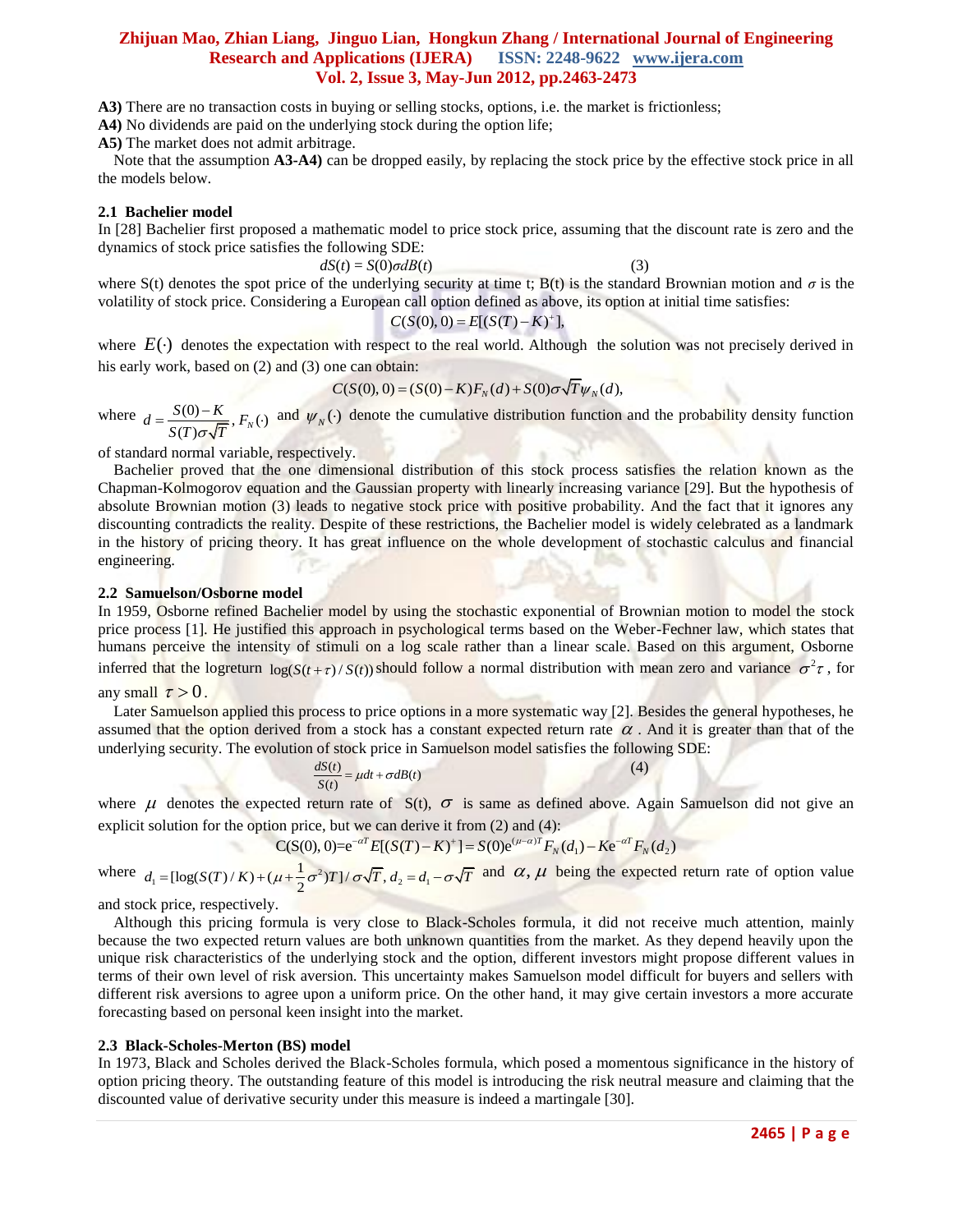The model assumes that the stock price follows the SDE (4) defined in the Samuelson model. To price a European call option, they further derived that its price process  $C(S(t), t)$  satisfies the following PDE:<br> $\frac{1}{2}\sigma^2 S^2 \frac{\partial^2 C}{\partial S^2} + rS \frac{\partial C}{\partial S} + \frac{\partial C}{\partial t} - rC = 0$ .

$$
\frac{1}{2}\sigma^2 S^2 \frac{\partial^2 C}{\partial S^2} + rS \frac{\partial C}{\partial S} + \frac{\partial C}{\partial t} - rC = 0.
$$

Thus one obtains the so-called Black-Scholes formula  

$$
C_{BS}(S(0),0) = S(0)F_N(d_1) - Ke^{-rT}F_N(d_2)
$$
(5)

Where  $d_1 = [\log(S(0)/K) + (r + \frac{1}{2}\sigma^2)T]/\sigma\sqrt{T}, d_2 = d_1$  $C_{BS}(S(0), 0) = S(0)F_N(d_1) - Ke^{-rT}$ <br>  $d_1 = [\log(S(0)/K) + (r + \frac{1}{2}\sigma^2)T]/\sigma\sqrt{T}, d_2 = d_1 - \sigma\sqrt{T}.$ 

Note that there is only one unknown parameter in the above formula: the volatility with all other parameters observable from the market. Besides this, from the derivation of this formula [30], BS model has a key advantage of posing an explicit hedging strategy for replication. These make Black-Scholes formula very easy to use and rather attractive. However, empirical studies find that the market price is generally higher than computed from the formula. One of the possibilities is that the existence of risk neutral measure needs efficient market hypotheses, which is definitely not so in reality. The assumption of frictionless market, such as no costs or fees for transactions, continuous time trading, may also lead to liquidity risk and gap risk. Apart from that, volatility surface from market data implies that the volatility is not constant. One of the most serious limitations is the underestimation of extreme moves. It is found that the return distribution has higher peak and heavier tails comparing with normal distribution, which disagree with the "ideal conditions". In general, this formula is popular with practioners for its simplicity and easeness to use.

To better understand the advantage of Black-Scholes formula, we now compare the Bachelier model and BS model in figure 1. Let the parameters be  $(S(0), K, \sigma, T, r)=(10, 11, 0.4, 2, 0)$ . We simulate the paths of  $S(t)$  under the Bachelier model and BS model, respectively. The blue path denotes the path in the Bachelier model, whereas the red one refers to that in BS model. As shown in figure 1, the paths obtained from these two models fit very well at the beginning of the period. However, the difference is enlarged when the time interval gets longer. This implies that the Bachelier model can be seen as a linearization of BS model with short maturity and vanishing drift term.



Figure 1: Simulated stock paths under Bachelier and BS model with  $T=2$ 

#### **2.4 Levy model---MJD model**

Levy Process is defined as a continuous-time stochastic process  $\{X=X(t): t\geq 0\}$  starts at the origin and possesses the properties of independent increments, stationary increments and stochastic continuity. Besides Markovian and stationary distribution properties assumption on stock price, it is also important to model the situation when S(t) has the properties that large jumps for extreme market movements and small jumps and diffusion for instantaneous trading [31].

 Note that critical assumptions in the BS model include trading takes place continuously in time and the dynamics of the stock has a continuous sample path with probability one. However, enough evidences show that the existence of jumps in response to certain announcements. In 1976, Merton [3] proposed the following jump diffusion model, where the stock price is the solution of the following SDE:

$$
\frac{dS(t)}{S(t)} = (\mu - \lambda \gamma)dt + \sigma dB(t) + d \sum_{i=1}^{N(t)} Y_i.
$$

where N(t) is a Poisson process,  $\lambda$  denotes the mean number of jumps per unit time;  $Y_i$  is a random variable characterizing the percentage change of the stock price when jump occurs, and  $\gamma = EY_i$ . The assumption that  $Y_i > -1$ is to guarantee the fact that the stock price could not jump from a positive to a negative value or to zero. The stock price

at time t can be obtained under the risk-neutral measure:  
\n
$$
S(t) = S(0) \exp[(r - \overline{\lambda}\overline{\gamma} - \frac{1}{2}\sigma^2)t + \sigma\overline{B}(t)]\prod_{i=1}^{N(t)}(Y_i + 1).
$$
\n(6)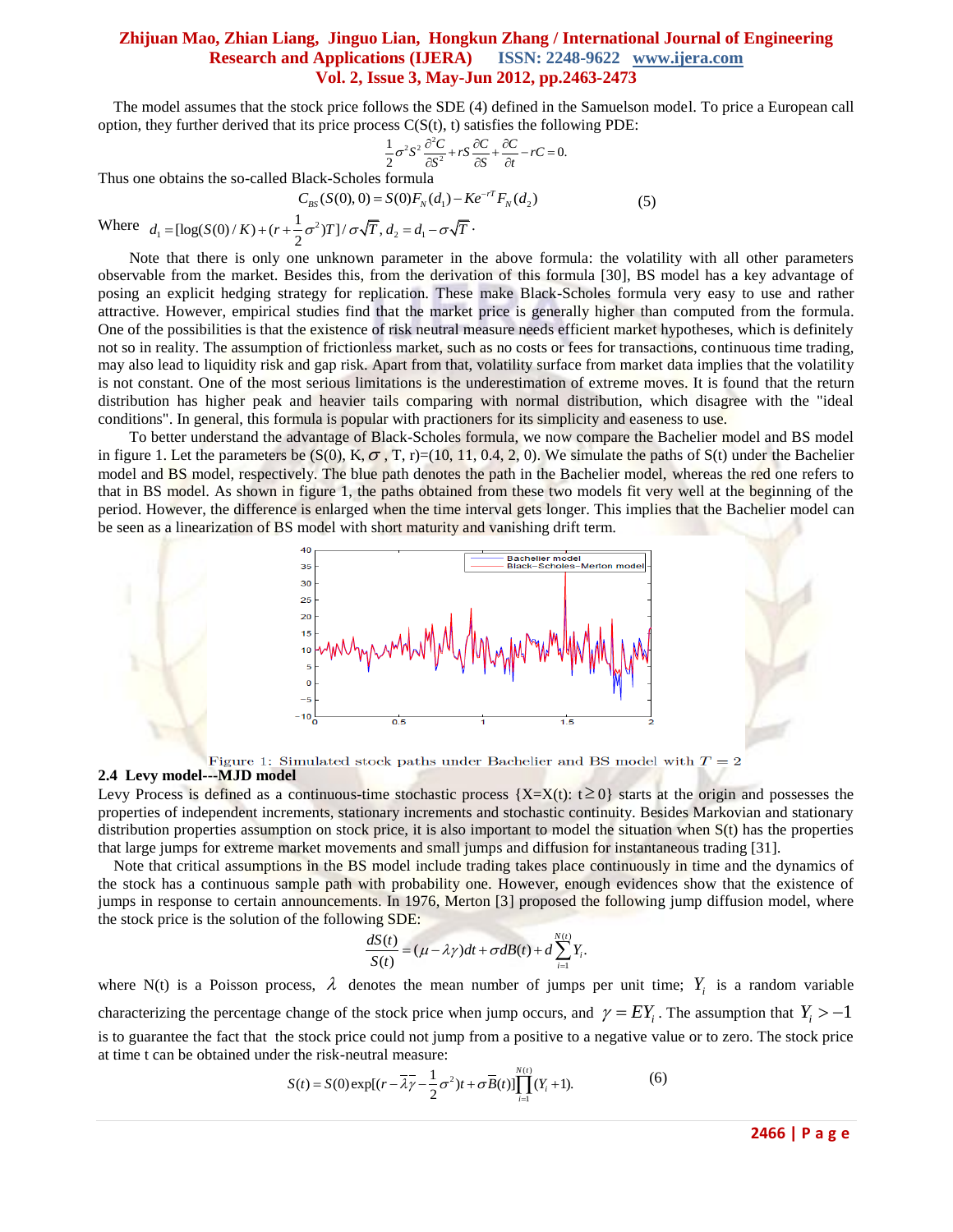Here  $Y_i + 1$  are independent and have identically lognormal distributions under the risk-neutral measure, i.e. log( $Y_i + 1$ ) follow normal distributions  $N(m, \delta^2)$ . Thus we can obtain  $\overline{\gamma} = E^R Y_i = \exp(m + \frac{\delta^2}{2}) - 1$  in (6). For a European call option, its price process C(S(t), t) satisfies the following PDE:<br> $\frac{1}{2}\sigma^2 S^2 \frac{\partial^2 C}{\$ 

European call option, its price process C(S(t), t) satisfies the following PDE:<br>  $\frac{1}{2}\sigma^2S^2\frac{\partial^2 C}{\partial \rho^2} + (r - \overline{\lambda}\gamma)S\frac{\partial C}{\partial \rho} + \frac{\partial C}{\partial \rho} - rC + \overline{\lambda}E^RC(S)$ 

rice process C(S(t), t) satisfies the following PDE:  
\n
$$
\frac{1}{2}\sigma^2 S^2 \frac{\partial^2 C}{\partial S^2} + (r - \overline{\lambda y}) S \frac{\partial C}{\partial S} + \frac{\partial C}{\partial t} - rC + \overline{\lambda} [E^R C(SY_i, t) - C(S, t)] = 0.
$$
\nwhere of jumps N(T) we obtain

By conditioning on the number of jumps N(T), we obtain  
\n
$$
C(S(0), 0) = \sum_{n\geq 0} \frac{e^{-\overline{\lambda}T} (\overline{\lambda}T)^n}{n!} C_{BS}(S_n(0), 0)
$$

where  $C_{BS}(S_n(0), 0)$  is defined as the Black-Scholes formula (5) with  $\sigma_n^2 = \sigma^2 + n\delta^2/T$  and

$$
S_n(0) = S(0) \exp[nm + \frac{n\delta^2}{2} - \bar{\lambda}e^{m + \frac{\delta^2}{2}}T + \bar{\lambda}T].
$$

 The MJD model has greatly improved BS model by introducing jump process to model the stock price. It can better fit market data especially when there are many outliers or certain announcements. Besides, this model leads to the leptokurtic feature and the implied volatility smile. The hypothesis of lognormal distribution makes the good property of the distribution of the sum of jump random variables and Brownian motion. Thus a closed-form solution can be derived. On the other hand, this model has its own drawback. For example, the hypothesis about jump process is too strict and the fat tail feature is not obvious under this model. We will review some improvements of this model in section 4.

## **III. IMPROVEMENTS AND EXTENSIONS ON BLACK-SCHOLES-MERTON MODEL**

As empirical studies find that the price of stock sometimes does not follow the solution of the Black-Scholes formula, many models have been constructed to make related improvements.

#### **3.1 Fractional Brownian Motion model**

For 0<sub>0</sub><sub>0</sub><sub>0</sub> let {
$$
B_H(t)
$$
,  $t \in R$ } be the fractal Brownian motion, which has zero means and covariance given by:  

$$
Cov_H(t, s) = E[B_H(t)B_H(s)] = \frac{1}{2}(|t|^{2H} + |s|^{2H} - |t - s|^{2H})
$$

Obviously,  $B_H(t)$  coincides with the standard Brownian motion B(t) when  $H = 1/2$ , and it has homogeneous increments and continuous paths. Under the fractional Brownian motion framework, the dynamics of stock price can be modeled by the following SDE:

$$
\frac{dS(t)}{S(t)} = \mu dt + \sigma dB_H(t).
$$

 The corresponding fractional Black-Scholes formula was developed in [8, 9]. For a European call option, its price process  $C(S(t), t)$  satisfies the following PDE:

$$
H\sigma^2 S^2 t^{2H-1} \frac{\partial^2 C}{\partial S^2} + rS \frac{\partial C}{\partial S} + \frac{\partial C}{\partial t} - rC = 0.
$$

Solving the above PDE obtains the pricing formula:  $C(S(0), 0) = S(0)F_N(d_1) - Ke^{-rT}F_N(d_2)$ , where  $d_1 = (\log \frac{S(0)}{K} + rT + \frac{\sigma^2}{2}T^{2H})/(\sigma T^H), d_2 = d_1 - \sigma T^H$ .

$$
d_1 = (\log \frac{S(0)}{K} + rT + \frac{\sigma^2}{2}T^{2H}) / (\sigma T^H), d_2 = d_1 - \sigma T^H.
$$

 Comparing with BS model, this formula is similar to Black-Scholes formula except that there is one extra parameter--- Hurst index. If  $H = 1/2$ ,  $B<sub>H</sub>(t)$  is a standard Brownian motion, then the increments of the process are independent. If  $H > 1/2$ , the increments of the process are positively correlated and the process is persistent. While if  $H < 1/2$ , the increments of the process are negatively correlated and in this case the process is anti-persistent. Of course by using Fractional Brownian motion to model the stock price, one needs to estimate the Hurst index, which indeed constrains the feasibility of this model.

#### **3.2 Constant Elasticity Volatility (CEV) model**

The constant volatility hypothesis in BS model often leads to results which are inconsistent with the market data. To improve the discrepancy, the constant elasticity of variance diffusion process was proposed in [13] to model the heteroscedasticity and the leverage effect in returns of common stocks. The CEV model can well capture the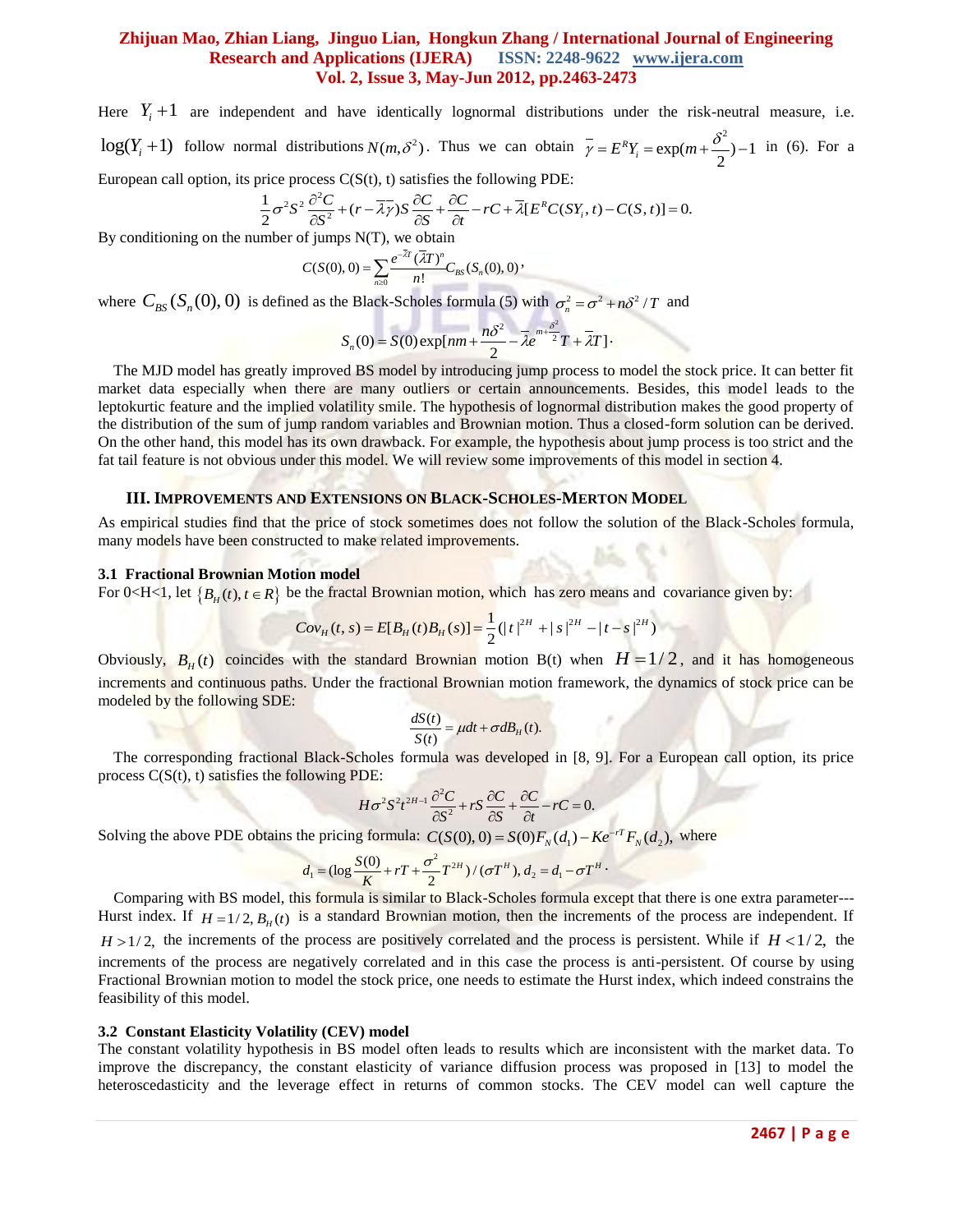heteroscedasticity of the volatility of stock returns. Recently, this model has been further investigated in [19, 32], and the corresponding SDE is:

$$
\frac{dS(t)}{S(t)} = \mu dt + \sigma S(t)^{\beta - 1} dB(t)
$$
\n(7)

where  $\beta \ge 0$ , is a parameter that controls the relationship between volatility and price. The variance of log(S(t)) is  $v(S, t) = \sigma^2 S(t)^{2\beta - 2}$  and thus  $\frac{dv(S, t)/dS}{v(S, t)/S} = 2\beta - 2$  $dv(S, t) / dS$  $\frac{\partial v(S,t)}{\partial S} = 2\beta - 2$ , which implies that the elasticity is  $2\beta - 2$ .

The equilibrium price of a call price for  $\beta < 1$  was investigated in [13], while the case for  $\beta > 1$  was done in [33]. In summary, the CEV solution consists of a pair of infinite summations of gamma density and survivor functions:<br> $C(S(0), 0) = S(0)P_1 - Ke^{-rT}P_2$ ,

$$
C(S(0), 0) = S(0)P_1 - Ke^{-rT}P_2,
$$

where  $P_i = P_i(S(0), T; \beta, \sigma)$  denotes the probability of the call option expiring in-the-money. Its derivation rests on the risk-neutral pricing theory, see [13, 33] for further information.

Attempts were made in early 1980s, as a three-stage procedure to estimate  $\sigma$ ,  $\beta$  was proposed in [33]. However, the results were not satisfactory. A breakthrough was made by using the non-central Chi-squared distribution, which facilitates the computations significantly with suitable statistical software, see [33] for further reference.

If  $\beta = 1$ , the elasticity is zero, so the stock price is lognormally distributed, which is just the case of BS model; if  $\beta$ <1, it is observed from equity markets that the volatility of a stock increases when its price falls. Conversely, for  $\beta$  > 1, one often observes the so-called inverse leverage effect whereby the volatility of the price of a commodity tends to increase when its price increases. In empirical study, we mainly focus on the case of  $\beta < 1$  as the relationship between the stock price and its return volatility usually is negative.

#### **3.3 SABR model**

The SABR model, i.e. stochastic alpha, beta, rho model, is purposed to capture the volatility smile in derivative markets. This model has been widely used by practitioners in financial industry. And it was first introduced in [15]. Since SABR model can be used to describe a single forward, a forward swap rate or a forward stock price, we just denote the underlying asset by S(t). The stochastic process S(t) satisfies the SDE (7), but  $\sigma$  also follows a stochastic process:<br>  $\frac{dS(t)}{S(t)} = \mu dt + \sigma(t)S(t)^{\beta-1}dB_1(t), d\sigma(t) = \delta\sigma(t)dB_2(t)$ 

$$
\frac{dS(t)}{S(t)} = \mu dt + \sigma(t)S(t)^{\beta-1}dB_1(t), \ d\sigma(t) = \delta\sigma(t)dB_2(t)
$$

where  $dB_1(t)B_2(t) = \rho dt$ ,  $\beta$ ,  $\delta$  and  $|\rho| < 1$  are constant.  $\sigma(t)$  is a volatility-like parameter, whereas  $\delta$  is thought to be the volatility of the volatility. This model was introduced to model the discounted stock price process under the riskneutral measure and thus the drift term  $\mu dt$  vanishes under this transformation [15]. Considering a European call option, the implied volatility is obtained by using series expansion, see [15] for further reference.

 To obtain the option price, we can replace the volatility in Black-Scholes formula by the value obtained from this model. Empirical studies found that although the formula is complicated, the approximate solution is quite accurate if parameters are relatively small. Note that if  $\delta = 0$  the volatility is no longer stochastic and the SABR model coincides with the CEV model (7). Consequently, we can also replace the volatility in CEV model by the valude derived from SABR model and then obtain the option price. Theoretically, it is difficult to obtain the closed-form solution or efficient estimate, but it is feasible to simulate with computer programming.

The parameter  $\beta \in [0,1]$  determines the relationship between the underlying asset pricing and at the money volatility.  $\beta \approx 1$  indicates that the investor believes that if the market is to move up or down in an orderly fashion, the at the money volatility level would not be significantly affected;  $\beta \approx 0$  indicates that if the market is to move up or down, then at the money volatility would move in the opposite direction.

#### **3.4 Heston model**

In [16], Heston introduced a stochastic volatility model and derived a closed-form solution for the price of a European call option. The stock price process  $\{S(t)\}\$  satisfies:

$$
\frac{dS(t)}{S(t)} = \mu dt + \sqrt{\sigma(t)}dB_1(t),
$$

where  $\sigma(t)$  follows a CIR process,

$$
d\sigma(t) = \kappa(\overline{\sigma} - \sigma(t))dt + \delta \sqrt{\sigma(t)}dB_2(t),
$$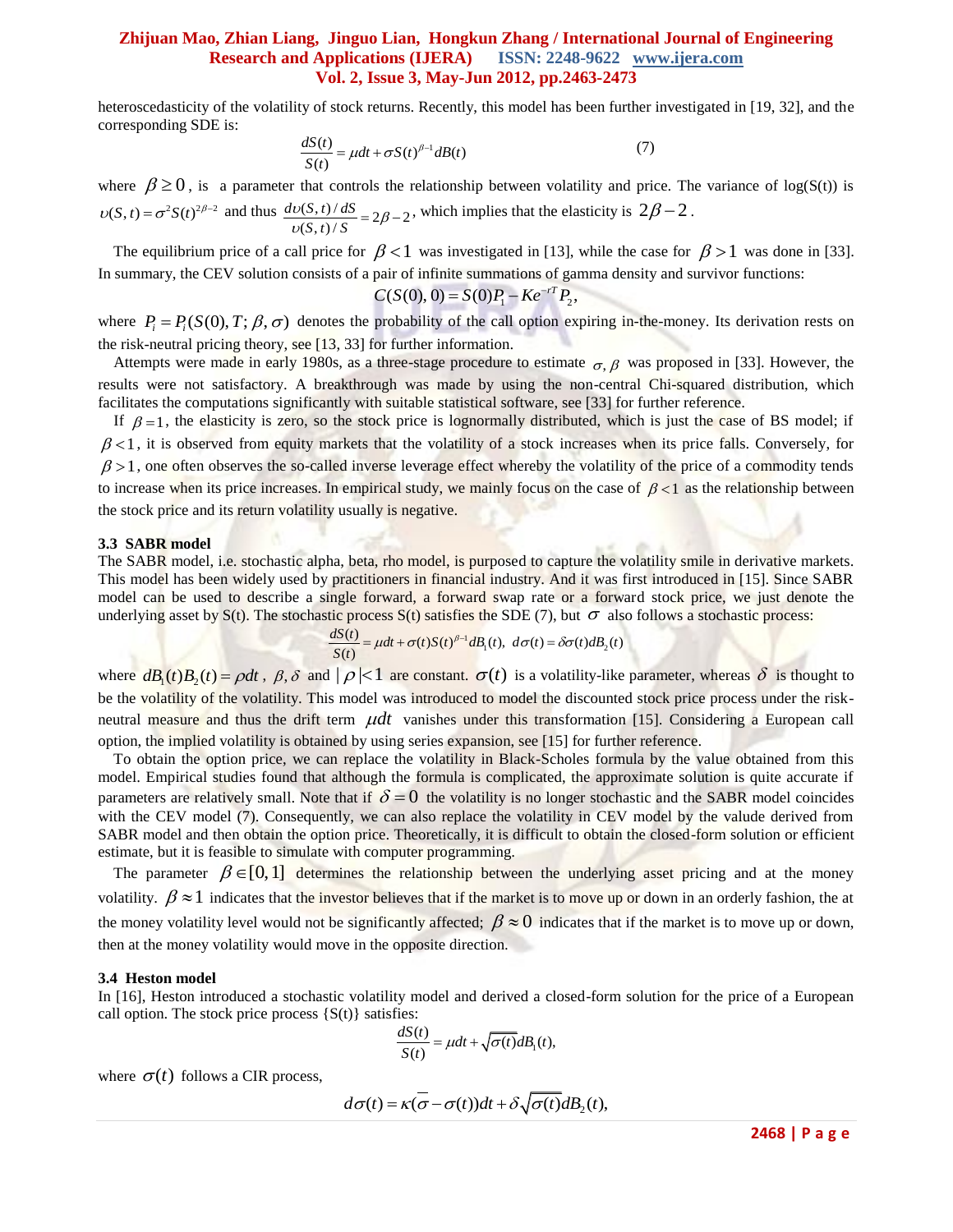with  $dB_1(t)B_2(t) = \rho dt$  and  $|\rho| < 1$ ,  $\mu$ ,  $\kappa$ ,  $\sigma$ ,  $\delta$  are constant. No arbitrage assumption implies that the option value should depend on  $S(t)$ ,  $\sigma(t)$  and t. Heston was able to obtain the following result:<br> $C(S(t), \sigma(t), t) = S(t)P_1 - Ke^{-r(T-t)}P_2$ 

$$
C(S(t), \sigma(t), t) = S(t)P_1 - Ke^{-r(T-t)}P_2
$$

where  $P_j = P_j(S(t), \sigma(t), t)$  represent the probability of the call option expiring in-the-money, which can be obtained from the Fourier Transform.

Comparing with BS model, one attractive feature of this model is the updating structure of its volatility. And based on solving two partial differential equations about  $P_j$ ,  $j = 1, 2$ , a closed-form solution for option value is derived under this stochastic volatility hypothesis. In Heston model, skewness is generated by the correlation parameter  $\rho$ , while kurtosis is generated by the volatility of volatility parameter  $\delta$ , which can explain the discrepancy between the BS model and market data.



Figure 2: Distribution of  $\log(S(T)/S(0))$  in Heston model with  $\rho = 0.5$ 

Since in BS model,  $log(S(T)/S(0))$  follows a normal distribution, which is symmetric about its mean. Here we use MATLAB to simulate the paths of log( $S(T)/S(0)$ ) under Heston model. Let  $(r, \kappa, \sigma, \delta, \rho) = (0.04, 0.2, 0.3, 0.2, 0.5)$  and the initial value of volatility  $\sigma(0) = 0.4$ . We do the simulation for 1000 times and then plot the histogram of the distribution of  $log(S(T)/S(0))$ . As shown in figure 2, the distribution is positively skewed comparing with stand normal distribution. This implies that a positive correlation results in higher variance when the spot asset rises. And therefore, the Heston model explains the fat tail phenomenon observed in empirical studies.

#### **3.5 Chen/Three-factor model**

As demonstrated in [34], nearly all the variation in bond returns can be explained by three factors: the level of interest rate, the slope of the yield curve and the curvature of the yield curve. Based on this argument, in 1996, Chen developed a three-factor model describing the evolution of bond, which is now called Chen model. It describes interest rate driven by three sources of market risk---the interest rate, the stochastic mean and stochastic volatility. In [17, 35], the dynamics of

the instantaneous interest rate are proposed to follow the SDEs:  
\n
$$
dr(t) = \mu(\theta(t) - r(t))dt + \sqrt{\sigma(t)}dB_1(t),
$$
\n
$$
d\theta(t) = \zeta(\bar{\theta} - \theta(t))dt + \eta\sqrt{\theta(t)}dB_2(t),
$$
\n
$$
d\sigma(t) = \kappa(\bar{\sigma} - \sigma(t))dt + \delta\sqrt{\sigma(t)}dB_3(t).
$$
\n(10)

Here  $B_i(t)$ ,  $i = 1, 2, 3$  are assumed to be independent, and  $\mu, \zeta, \overline{\theta}, \eta, \kappa, \overline{\sigma}, \delta$  are all constant. Considering a default free discount bond which promises to pay one unit at time T, the bond price satisfies a certain PDE (see [35] for further reference). Under corresponding boundary conditions, the solutions can be obtained using numerical methods.

 In Chen model, also known as the three-factor model, both mean and volatility of the short interest rate are stochastic. This property fits the market data much better and provides additional insights and explanatory powers. Although it is difficult to obtain a closed-form formula, we can obtain the solution by simulation. But how to evaluate the risk prices of the three factors from market data poses a great challenge, which can be an interesting topic of future research in the field of financial engineering.

 Note that the interest rate follows a stochastic process in Chen model, thus this model can not be applied to option pricing. Instead, we conjecture the following model by replacing (8) with<br>  $dS(t) = \mu(\theta(t) - S(t))dt + \sqrt{\sigma(t)}dB_1(t)$  (11)

$$
dS(t) = \mu(\theta(t) - S(t))dt + \sqrt{\sigma(t)}dB_1(t)
$$
\n(11)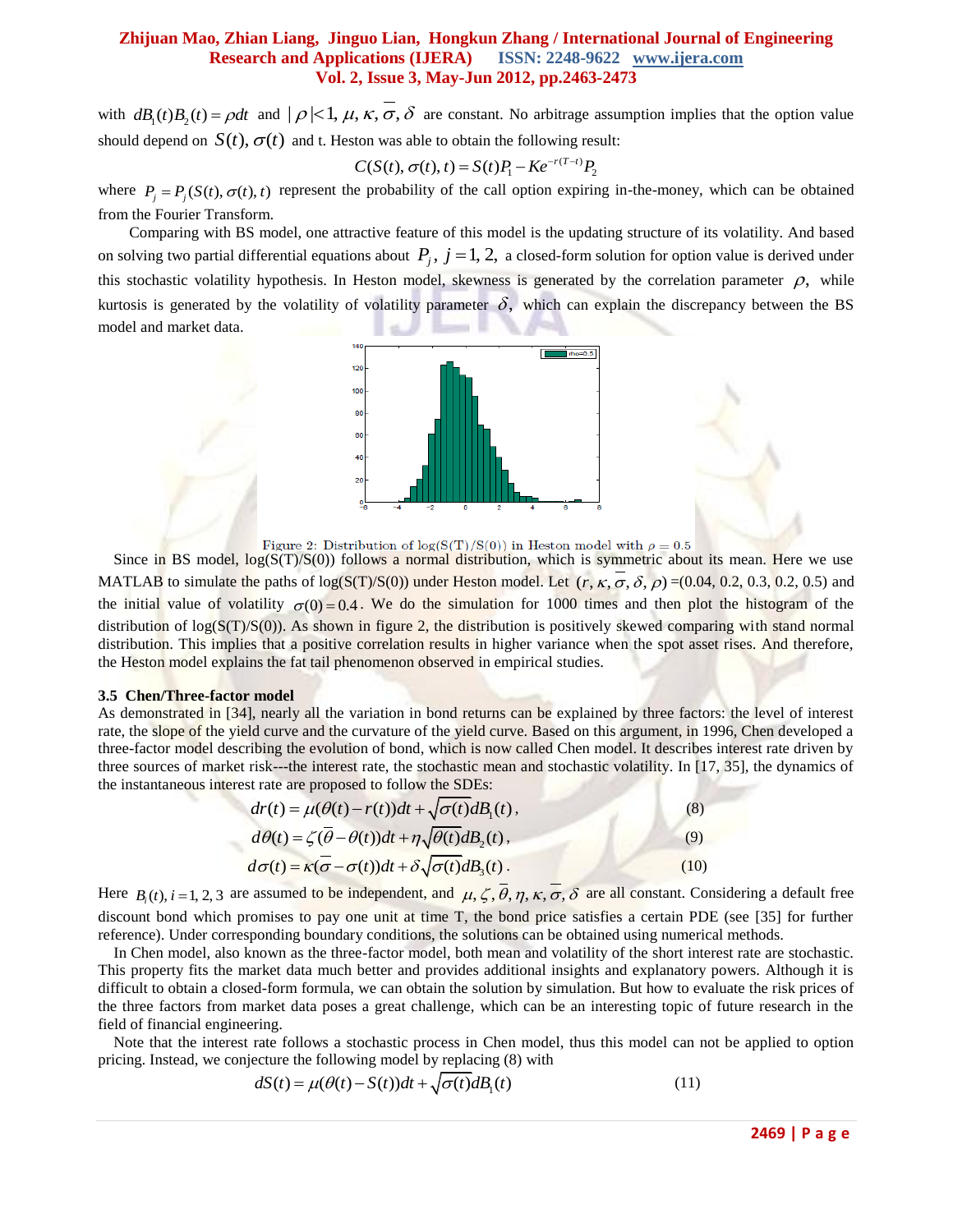Considering a European call option on this stock, its price should be obtained by the option pricing formula (2) under risk-neutral measure with  $D(t) = e^{-rt}$ . It would be very interesting to obtain either a closed-form solution or numerical solutions for the option price in the most general case.

#### **IV. IMPROVEMENTS AND EXTENSIONS ON LEVY MODELS**

In this section, we will introduce four models: the SVJD model, which can be seen as the combination of Heston model and MJD model; the Kou model, a jump diffusion model; Variance Gamma (VG) and CGMY model, finally is the Normal Inverse Gaussian (NIG) model.

#### **4.1 SVJD model**

**4.1 SVJD model**<br>In 1996, Bates [18] proposed a model that the evolution of the underlying asset should follow:<br> $dS(t) = (x - 1)Q(t) = \sqrt{\sum_{i=1}^{N} Y_i} = (x - 1)Q(t) + S(\sqrt{1 - x^2})$ *n*<br>*N*(*t*)

toposed a model that the evolution of the underlying asset should follow:  
\n
$$
\frac{dS(t)}{S(t)} = (\mu - \lambda \gamma)dt + \sqrt{\sigma(t)}dB_1(t) + d\sum_{i=1}^{N(t)} Y_i, d\sigma(t) = \kappa(\sigma - \sigma(t))dt + \delta \sqrt{\sigma(t)}dB_2(t).
$$

Here it is assumed that  $dB_1(t)B_2(t) = \rho dt$ ,  $\gamma = EY_i$ ,  $N(t)$  is a Poisson process with intensity of  $\lambda t$ , and  $Y_i$  is the random percentage of price change conditional on jumps occurring. And  $log(Y<sub>i</sub>+1)$  follows the normal distribution same as MJD model. The price of a European call option on this underlying asset was derived:<br> $C(S(t), t) = S(t)P_1 - Ke^{-r(T-t)}P_2$ 

$$
C(S(t), t) = S(t)P_1 - Ke^{-r(T-t)}I
$$

where  $P_1$  and  $P_2$  are defined same as Heston model and can be obtained by Fourier Transform.

 If the volatility process degenerates into constant, this model coincides with MJD model. The stochastic volatility property makes this model capture the feature of smile volatility better than MJD model. In addition, if the jump parameters are set to zero, the SVJD model turns into the Heston model. Thus this model outperforms Heston model especially when there exist outliers in the market. In general, more parameters make SVJD model more flexible.

#### **4.2 Kou model**

In the MJD model, the hypothesis of normal jump diffusion implies symmetric distribution of  $log(Y<sub>i</sub>+1)$ , which is not consistent with studies in behavioral finance [19]. As a result, a new model was proposed by Kou to price options by considering the psychology element of investors within the frame of traditional Brownian motion and efficient market hypothesis. The stochastic process of the asset price S(t) satisfies the SDE:<br>  $\frac{dS(t)}{S(t)} = \mu dt + \sigma dB(t) + d \sum_{i=1}^{N(t)} Y_i$ 

$$
\frac{dS(t)}{S(t)} = \mu dt + \sigma dB(t) + d \sum_{i=1}^{N(t)} Y_i
$$

It is assumed that  $log(Y_i + 1)$  are independent and identically distributed with asymmetric double exponential distribution. The probability density function is as below:<br> $f(y) = p \cdot \eta_1 e^{-\eta_1 y} 1_{y \ge 0} + q \cdot \eta_2 e^{-\eta_2 y} 1_{y \le 0}$ 

tion is as below:  

$$
f(y) = p \cdot \eta_1 e^{-\eta_1 y} 1_{y \ge 0} + q \cdot \eta_2 e^{-\eta_2 y} 1_{y \le 0}
$$
,

where  $p, q>0, p+q=1$  represent the probabilities of upward and downward jumps respectively.

 Thus the price of a European call option can be obtained by the formula (2) under the risk-neutral measure with  $D(t) = e^{-rt}$ . To obtain an explicit form, one needs to understand the distribution of the sum of the double exponential random variables and normal random variables. Kou [19] introduced the Hh function, a special function of mathematical physicals and derived an analytical formula.

 Comparing with the MJD model, although both models can explain the following two empirical phenomena: the asymmetric leptokurtic feature and implied volatility smile; Kou model definitely has some good features. It can also be used to price path-dependent options, and embedded into a rational expectations equilibrium framework. However, Kou model also has certain limitations: although the closed-form solution can be obtained, it needs computer programming for its complexity. Most importantly, the jump process makes the market inefficient and thus the hedging strategy is impracticable.

#### **4.3 Variance Gamma/CGMY model**

Under the assumptions of BS model, a series of continuous time models have been developed to allow both finite or infinite jumps during finite time interval [21, 24, 36]. The stock price process can be expressed as a subordinated Brownian motion with a time changing process. In VG model, the stock price process S(t) satisfies:<br>  $log S(t) = \mu G_t^v + \sigma B(G_t^v)$ ,

$$
\log S(t) = \mu G_t^{\nu} + \sigma B(G_t^{\nu}),
$$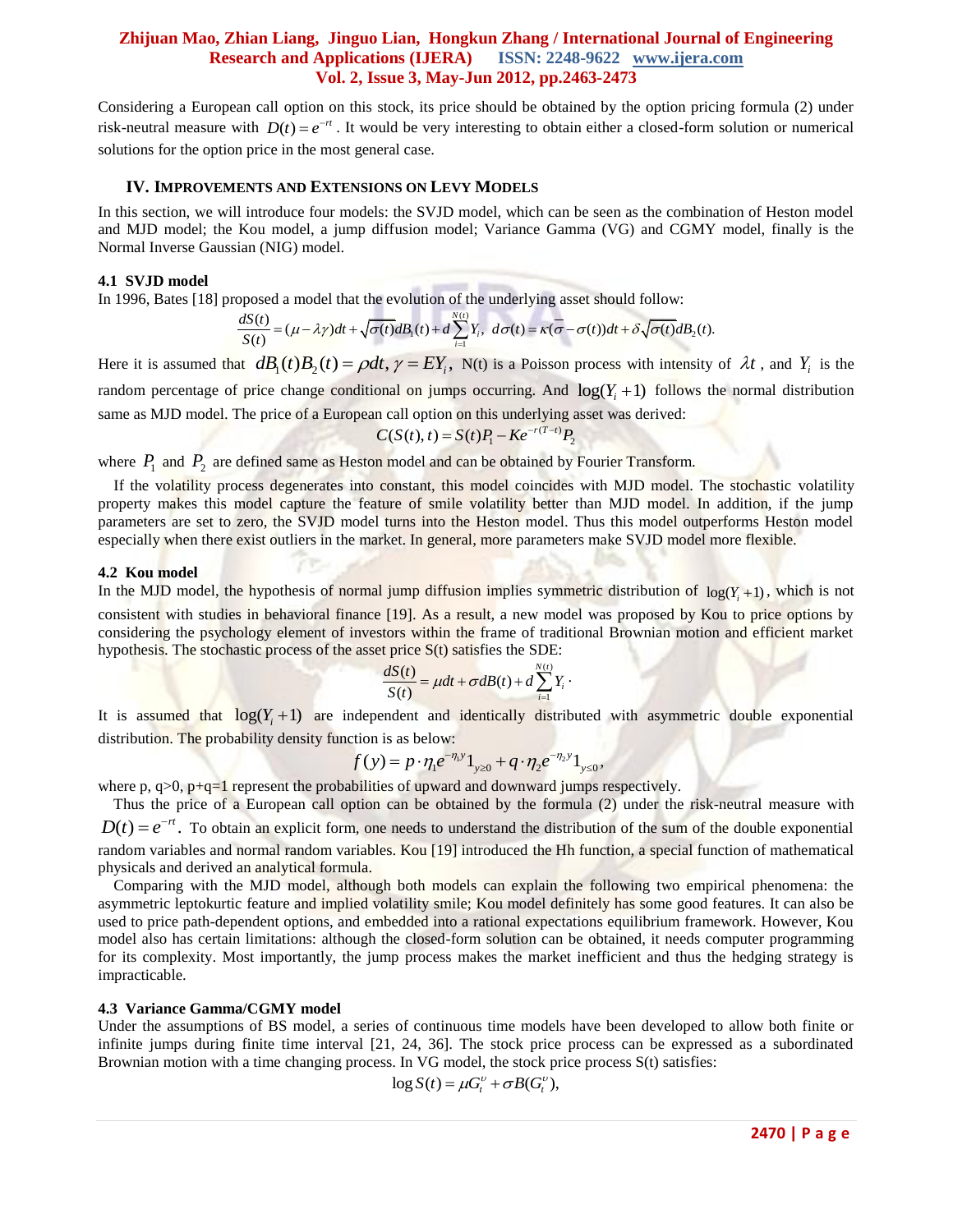where  $G_t^v$  is a Gamma distributed process with mean t and variance  $vt$  with  $v$  be a positive constant. The absence of arbitrage implies that for a European call option, its price can be obtained from formula (2) under risk-neutral measure with  $D(t) = e^{-rt}$ . More precisely, it was shown in [30] that: z et al. et al. et al. et al. et al. et al. et al. et al. et al. et al. et al. et al. et al. et al. et al. et  $(\mu + \sigma)^2 T/2 (1 - \nu(\mu + \sigma)^2 / 2)^{T/\nu} F_N(d_1) - K e^{-rt + \mu^2 T/2} (1 - \nu\mu^2 / 2)^{T/\nu}$ a Gamma distributed process with mean t and variance *Ut* with *U* be a positive constant. T<br>ies that for a European call option, its price can be obtained from formula (2) under risk-ne<br> $e^{-rt}$ . More precisely, it was sho

with 
$$
D(t) = e^t
$$
. More precisely, it was shown in [30] that:  
\n
$$
C(S(0), 0) = S(0)e^{(\mu+\sigma)^2 T/2} (1 - \nu(\mu+\sigma)^2 / 2)^{T/\nu} F_N(d_1) - Ke^{-rt + \mu^2 T/2} (1 - \nu\mu^2 / 2)^{T/\nu} F_N(d_2)
$$
\nwhere  $d_1 = \frac{\log(S(0)/K)}{\sigma \sqrt{T}} + \left[\frac{r + (1/\nu)\log[(1 - \nu(\mu+\sigma)^2 / 2)/(1 - \nu\mu^2 / 2)]}{\sigma} + \mu + \sigma\right] \sqrt{T}$  and  $d_2 = d_1 - \sigma\sqrt{T}$ .

In 2002, Carr, Geman, Madan and Yor developed CGMY model based on VG model [22]. Let  $X(t) = \log S(t)$ . Then its characteristic function is:

:  
\n
$$
\varphi_{VG}(u, G_t^v) = E[\exp(iuX(t))] = \left(\frac{1}{1 - i\mu vu + \sigma^2 vu^2/2}\right)^{\frac{t}{v}}
$$

Considering the infinitely divisibility property of VG process, the process  $X(t)$  can be expressed as

$$
1 - i\mu\nu u + \sigma^2 v u^2 / 2
$$
  
lity property of VG process, the process X(t) can be express  
X(t,  $\mu$ ,  $v$ ,  $\sigma$ ) = X<sub>p</sub>(t,  $\mu_p$ ,  $v_p$ ,  $\sigma$ ) - X<sub>q</sub>(t,  $\mu_q$ ,  $v_q$ ,  $\sigma$ ),

Considering the infinitely divisibility property of VG process, the process  $X(t)$  can<br>  $X(t, \mu, v, \sigma) = X_p(t, \mu_p, v_p, \sigma) - X_q(t, \mu_q, v_p)$ <br>
where  $\mu_p = (\sqrt{\frac{\mu^2 v^2}{4} + \frac{\sigma^2 v}{2}} + \frac{\mu v}{2})/v, \mu_q = (\sqrt{\frac{\mu^2 v^2}{4} + \frac{\sigma^2 v}{2}} - \frac{\mu v}{2})/v, v_p =$ ering the infinitely divisibility property of VG process, the process X(t) can be expre<br>  $X(t, \mu, v, \sigma) = X_p(t, \mu_p, v_p, \sigma) - X_q(t, \mu_q, v_q, \sigma),$ <br>  $\mu_p = (\sqrt{\frac{\mu^2 v^2}{4} + \frac{\sigma^2 v}{2} + \frac{\mu v}{2}})/v, \mu_q = (\sqrt{\frac{\mu^2 v^2}{4} + \frac{\sigma^2 v}{2} - \frac{\mu v}{2}})/v, v_p = \$ This implies that the Levy density for the VG process is [36]

$$
k_{\text{VG}}(x) = \begin{cases} \frac{\mu_p^2}{\nu_p} \frac{\exp(-\frac{\mu_p}{\nu_p} | x |)}{|x|} & \text{for } x > 0\\ \frac{\mu_q^2}{\nu_q} \frac{\exp(-\frac{\mu_q}{\nu_q} | x |)}{|x|} & \text{for } x < 0 \end{cases}
$$

In [24], the authors developed the CGMY model---a transformation of VG model. They mainly change the parameters in the above Levy density:

$$
k_{CGMY}(x) = \begin{cases} C \frac{\exp(-G \mid x \mid)}{\mid x \mid^{1+Y}} & \text{for } x < 0 \\ C \frac{\exp(-M \mid x \mid)}{\mid x \mid^{1+Y}} & \text{for } x > 0 \end{cases}
$$

where C>0,  $G \ge 0$ ,  $M \ge 0$  and Y<2. In CGMY model, the stock price can be given by:<br> $S(t) = S(0) \exp[(\mu + \varpi)t + X_{CGMY}(t; C, G, M, Y)],$ 

$$
S(t) = S(0) \exp[(\mu + \varpi)t + X_{CGMY}(t; C, G, M, Y)].
$$

 $S(t) = S(0) \exp[(\mu + \varpi)t + X_{CGMY}(t; C, G, M, Y)],$ <br>where  $\varpi$  is a convexity correction defined by  $exp(-\varpi t) = \varphi_{CGMY}(-i; t, C, G, M, Y).$  The analytical solution in the CGMY framework could not be obtained. However, by Fast Fourier Transformation, we can use numerical methods to simulate the paths of stock price and then evaluate the price of option. Thus the characteristic function plays a key role. Also notice that VG model is a special case of CGMY model when  $Y = 0, C = \frac{1}{N}, G = \frac{1}{N}$ ,  $M = \frac{1}{N}$ .

$$
Y = 0, C = \frac{1}{\nu}, G = \frac{1}{\nu \mu_q}, M = \frac{1}{\nu \mu_p}.
$$

 Comparing with previous models, both VG model and CGMY model can capture the long tailedness for daily returns, although the returns under these models over long periods approach normality. In the MJD model, there are only finite jumps in a finite time interval, while in the VG and CGMY model there can be infinite number of jumps. In MJD model, closed-form solution has been derived but in these models the option price can only be obtained by Fast Fourier Transformation or numerical methods.

#### **4.4 Normal Inverse Gaussian (NIG) model**

Empirical studies found that the log return of financial assets can often be fitted well by Normal Inverse Gaussian (NIG) distributions. And this process was first introduced to model the log return of stock prices by Barndorff and Nielsen in [22]. We can relate the NIG process to a time-changing Brownian motion by introducing an independent inverse Gaussian process. Let  $T_t^v$  be the first time that a Brownian motion with drift  $v$  reaches the positive level t. And the dynamics of stock price follows:

$$
\log S(t) = \mu T_t^{\nu} + \sigma B(T_t^{\nu}),
$$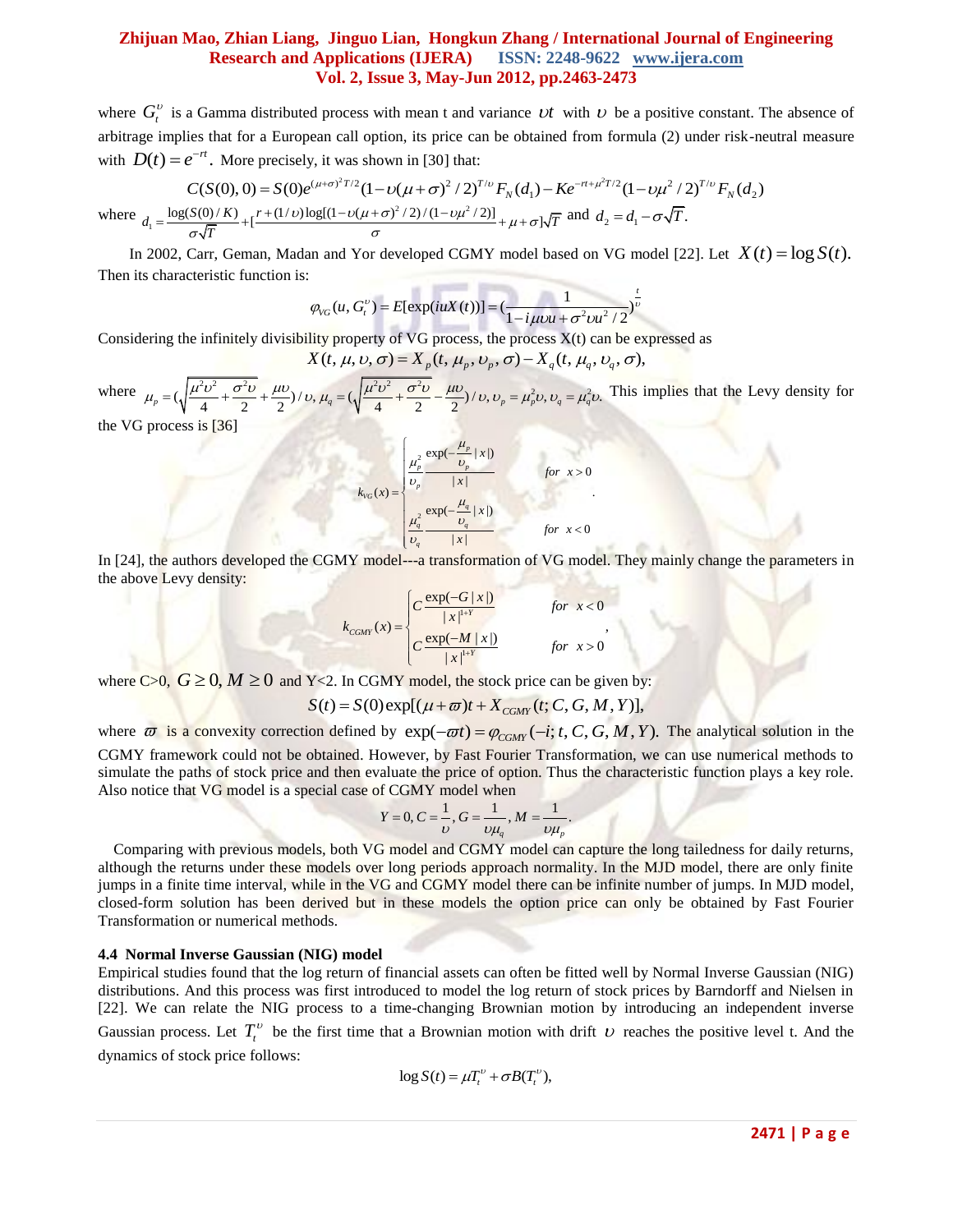where  $\mu$ ,  $\sigma$  and B(t) are defined same as above. Define X(t)=log(S(t)), then the characteristic function can be obtained. By Fast Fourier Transform, we can obtain the option price based on (2).

 Comparing with the VG model, NIG model differs in the different distribution of the time changing process. It is somewhat difficult to say one model outperforms the other as the good fitting also depends on data. In general, Levy process opens a new way to improve the BS model, because with jump process these models can always capture the long tailedness and heavier peak. However, due to the stationarity of increments of Levy process, the stock price returns for a fixed time horizon should have the same law. It is therefore impossible to incorporate any kind of new market information into the model, which disagrees with the reality.

#### **V. CONCLUSION**

Financial Engineering is a multidisciplinary field involving the theory of finance, the methods of engineering, the tools of mathematics and the practice of programming. And pricing models acts like the link between these topics. Beginning from the work of Bachelier, the theory of pricing options and other financial derivatives had been greatly improved. The process of the stock price can be described by the arithmetic Brownian motion in the Bachelier model and Geometric Brownian motion in Samuelson/Orsborne model BS model etc. Recently the Levy process with Jump process such as MJD, SVJD, Kou model, VG, NIG and CGMY model are developed. Apart from that, the Fractional Brownian motion is proposed. On the other hand, the volatility is improved from a constant to a stochastic process in the Heston model, SABR model, Chen model and SVJD model.

 In applications, how to choose an appropriate model is a big challenge. Since the key criteria is to compare the errors between the data generated between the model and obtained from the market. A good model should fit market and provide additional insights and explanatory powers. From this point of view, the three-factor model has more advantages. There are evidences in [34] that the three-factor model, which involves the underlying asset process together with the stochastic mean and stochastic volatility processes, can fit bond returns much better.

 Although more parameters make a model more flexible, the solution may not have closed-form. Thus one needs simulation to get the solution, and sometimes it is a rather difficult task to estimate these parameters. This requires efficient computer programmings and accurate algorithm methods. Consequently, calibrating carries more and more weight in Financial Engineering, which also poses a challenge problem in numerical computations. Mainly there are three numerical methods to obtain the solution of a SDE model: Fast Fourier Transformation, Finite Differential method and the Monte Carlo. In the future study of Financial engineering, one important question should be related to validate these models with market data, and meanwhile get better control on predicting the financial market.

Note that all the models we review in this paper can be used to calculate the premier of general derivatives with underlying assets that are not restricted to stocks. For simplicity we only consider derivatives with underlying assets to be stocks. In addition, when costs of transactions or dividend of stocks are considered, the models can still be applied by using the effective stock prices. Finally all models listed in the paper are under the assumption of independent increment for the stock price, except the Fractional Brownian motion model. But empirical studies convince us that there exists dependency consecutive periods. So it is another challenging question to set up proper models by considering the dependency of the stock price process.

## **REFERENCES**

- [1] Osborne, M.F.M., *Brownian motion in the stock market*, Operations Research, 7(2) (1959), 145-173.
- [2] Samuelson, Paul A., *Rational Theory of Warrant Pricing*, Industrial Management Review, 6(2) (1965), 13-39.
- [3] Merton, Robert C., *Option Pricing When underlying Stock Returns are Discontinuous*, Journal of Financial Economics, 3 (1976), 125-144.
- [4] Li M. and M. Wang, *Comparison of Black-Scholes Formula with Fractional Black-Scholes Formula in the Foreign Exchange option Market with Changing Volatility*, Asia-Pacific Finan. Markets, 17 (2010), 99-111.
- [5] Mandelbrot, B. B., *The variation of certain speculative prices*, Journal of Business, 36 (1963), 394-419.
- [6] Moore, B.C., L.K. Tyler and W.D. Marslen-Wilsen, *Time required for judgements of numerical inequality*, Nature, 215(5109) (1967), 1519-1520.
- [7] Peters, Edgar E., *Fractal Structure in the Capital Markets*, Financial Analysts Journal, 45(4) (1989), 32-37.
- [8] Duncan, T.E., B. Maslowski and B.Pasik Duncan, *Adaptive control for semilinear stochastic systems*, SIAM J.Control Optim., 38 (2000), 1683-1706.
- [9] Hu, Y.Z, Oksendal Bernt, *Fractional White Noise Calculus and Applications to Finance*, Infinite Dimensional Analysis, Quantum Probability and Related Topics, 6(1) (2003), 1-32.
- [10] Necula, C., *Option Pricing in a Fracitonal Brownian Motion Environment*, Bucharest University of Economics, (2008).
- [11] Blatterg, R.C. and N.J. Gonedes, *A comparison of the stable and student distributions as stochastic models for*